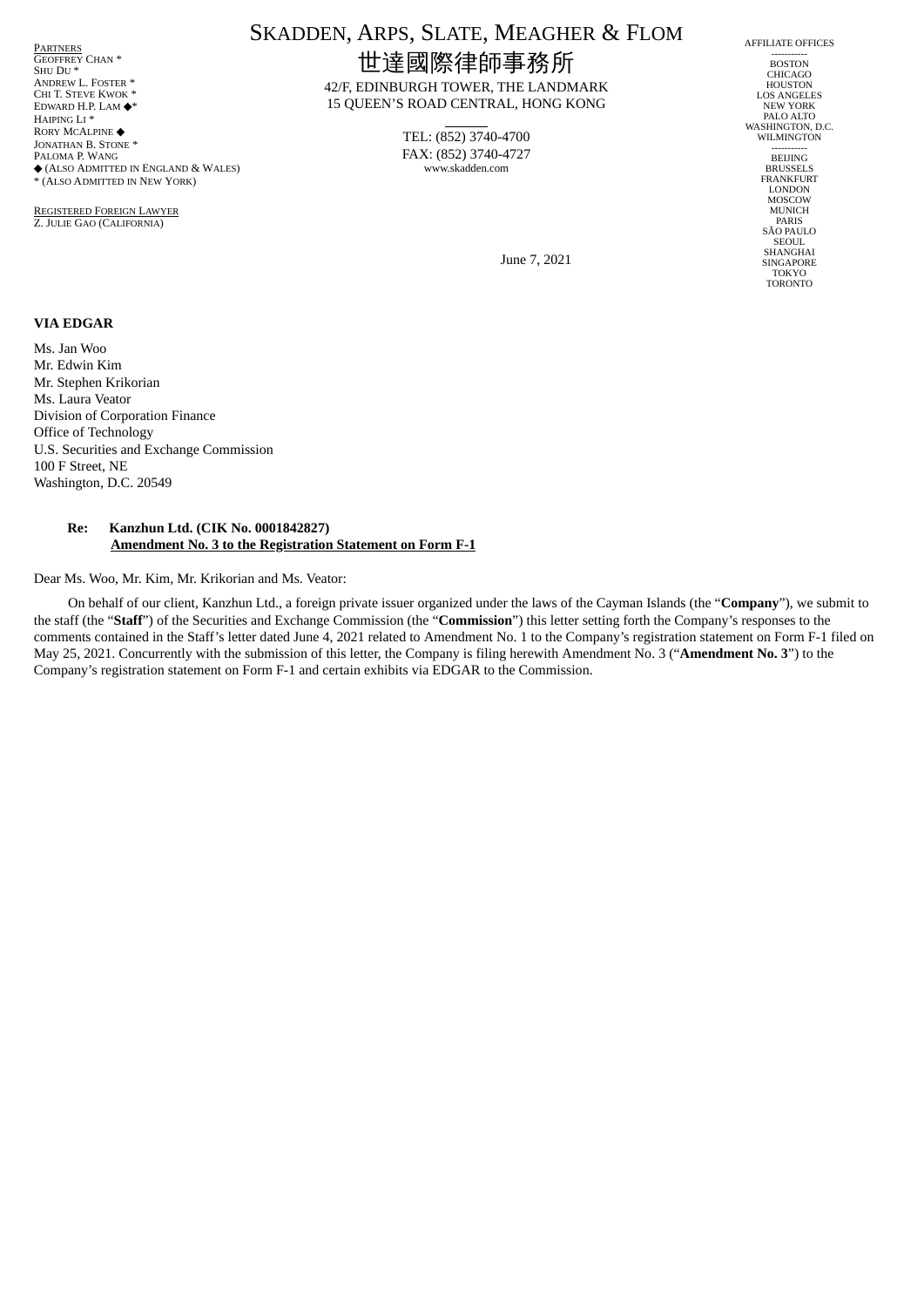Securities and Exchange Commission June 7, 2021 Page 2

The Company respectfully advises the Staff that it plans to file the joint acceleration requests in time for the Commission to declare the registration statement effective on June 10, 2021, and would greatly appreciate the Staff's continued assistance and support to the Company to meet this timeline.

The Staff's comments are repeated below in bold and are followed by the Company's responses. We have included page references in Amendment No. 3 where the language addressing a particular comment appears. Capitalized terms used but not otherwise defined herein have the meanings set forth in Amendment No. 3.

## **Comments in Letter Dated June 4, 2021**

## **Amendment No. 1 to Form F-1 Filed on May 25, 2021**

## **Summary Consolidated Financial Data, page 16**

1. Your disclosure on page F-106 states that the board of directors and shareholders approved to issue 24,745,531 Class B ordinary shares to TECHWOLF LIMITED, controlled by Mr. Peng Zhao, Founder and CEO of the Group immediately after the listing of the Company's ADSs on the Nasdaq Global Select Market. Please disclose the amount of compensation expense that will be recognized upon the issuance of the shares. Further, tell us how you considered including this expense and the issuance of these shares in your pro forma net loss per **share calculation.**

In response to the Staff's comment, the Company has revised the disclosure on pages 18, 19, 93 and 94 of Amendment No. 3 to disclose the amount of estimated share-based compensation expense that will be recognized upon the issuance of Class B ordinary shares to TECHWOLF LIMITED after the listing of the Company's ADSs on the Nasdaq Global Select Market. The Company has also updated the pro forma net loss per share calculations on page 19 and 94 of Amendment No. 3 to include the impact from recognition of such share-based compensation expense.

2. Please include in your graphics your net loss for the year ended December 31, 2020 and the three months ended March 31, 2021 with the other financial measures that you present, and also include year over year comparisons consistent with these measures.

In response to the Staff's comment, the Company has revised the graphics on the inside front cover of Amendment No. 3 to include the referenced disclosure.

\* \* \*

2